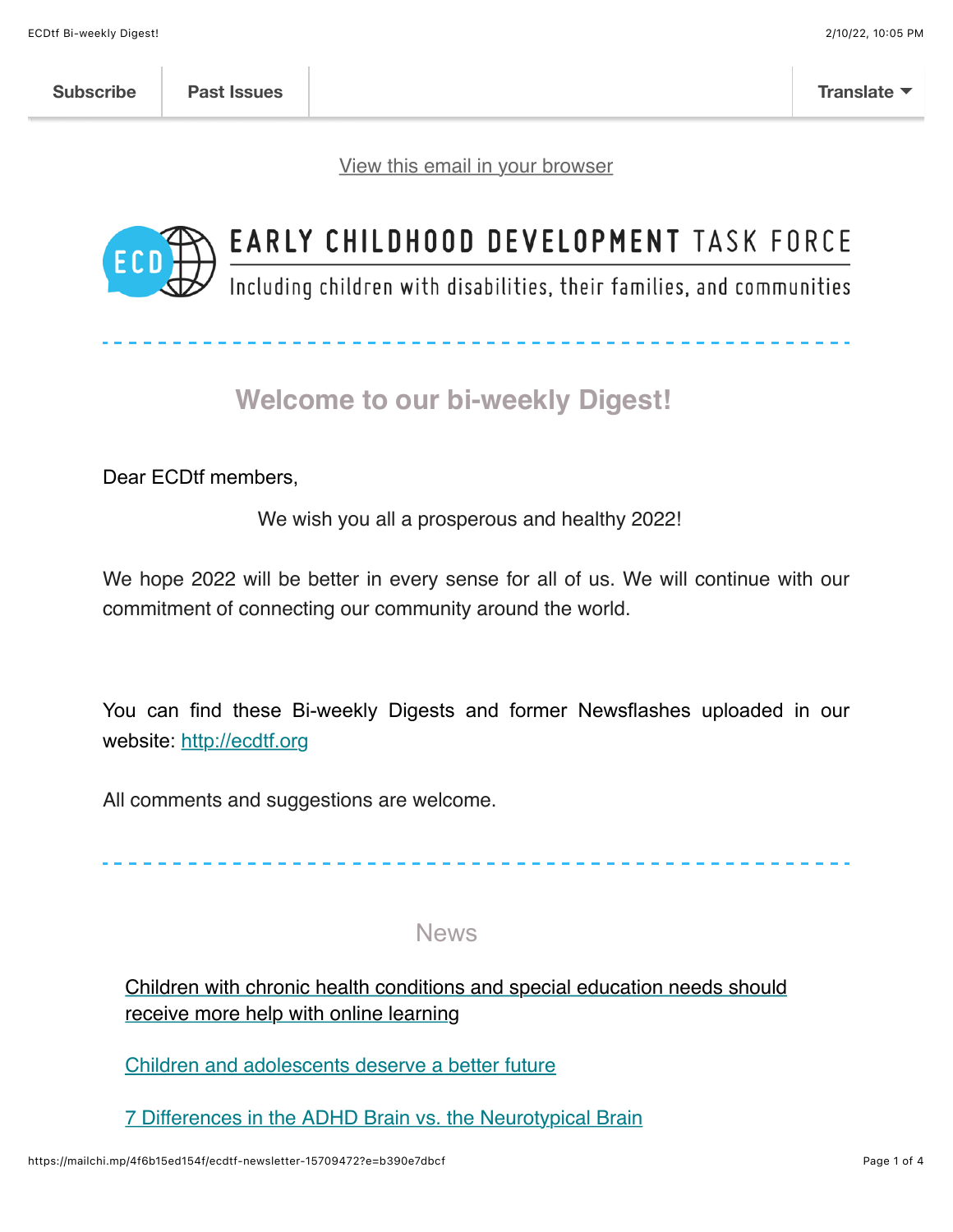### **Events**

## **Summit: [Global Disability Summit 2022](https://www.globaldisabilitysummit.org/)**

**January 20 from 9:00-10:30 am ET**

## **Some interesting articles and report**

**Report:** [Adolescent mental health: A systematic review on the effectiveness of](https://www.eif.org.uk/report/adolescent-mental-health-a-systematic-review-on-the-effectiveness-of-school-based-interventions) school-based interventions

**Article:** [Defining and Measuring Young Children's Social–Emotional Development in](https://books.google.com/books?hl=en&lr=&id=maRXEAAAQBAJ&oi=fnd&pg=PT73&ots=7hzSer8SUN&sig=2U71PExOWA6aUFltFG0DSynXg4U#v=onepage&q&f=false) Global Contexts

**Article:** [The role of visual attention in dyslexia: Behavioral and neurobiological](https://www.docwirenews.com/abstracts/the-role-of-visual-attention-in-dyslexia-behavioral-and-neurobiological-evidence-2/) evidence

## **RESOURCES**

**Article**[:](https://districtadministration.com/pe-is-what-kids-need-to-beat-the-covid-slide/) [PE is what kids need to beat the 'COVID slide'](https://districtadministration.com/pe-is-what-kids-need-to-beat-the-covid-slide/)

**Article:** [Infants with autism don't engage with 'baby talk'](https://www.upi.com/Health_News/2022/01/05/infants-autism-baby-talk/4811641406478/)

**Recording**[: The Importance of Self-Care for Early Care and Education](https://www.youtube-nocookie.com/embed/x9tPoR4Ctec?playlist=x9tPoR4Ctec&autoplay=1&iv_load_policy=3&loop=1&modestbranding=1&start=) **Professionals** 

**Article**: [Early childhood must be overhauled to improve pay, career pathways](https://www.k12dive.com/news/early-childhood-must-be-overhauled-to-improve-pay-career-pathways/601753/)

**Article:** [The 'Beautiful Struggle' of Culturally Responsive Teaching](https://www.edutopia.org/article/beautiful-struggle-culturally-responsive-teaching?utm_content=linkpos2&utm_campaign=weekly-2022-01-12-A&utm_source=edu-newsletter&utm_medium=email)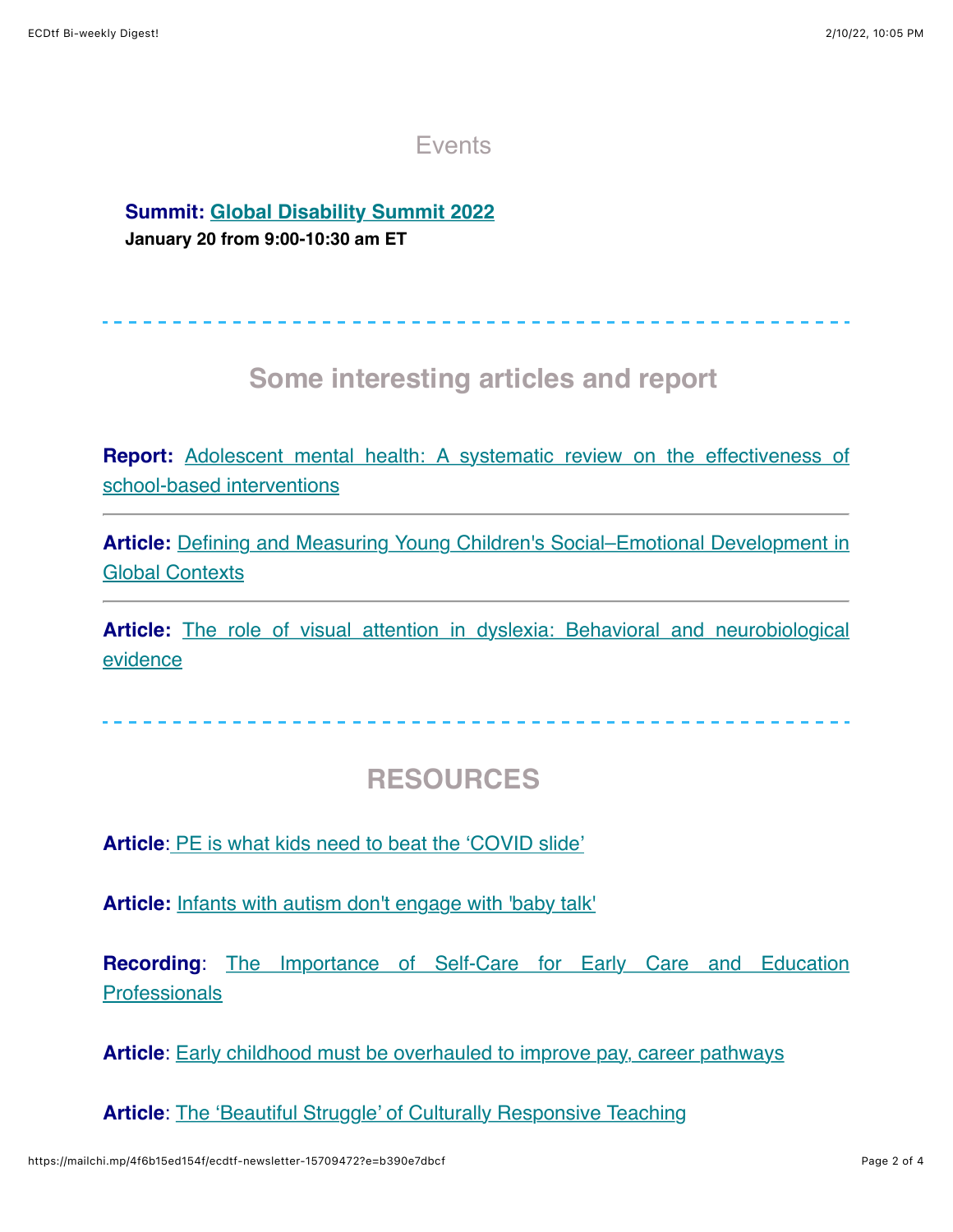**Article**: [How grandmothers' brains react to the sight of their grandchildren](https://news.emory.edu/stories/2021/11/esc_grandmothers_brain_reaction_grandchildren_rilling_lee_17-11-2021/campus.html)

**Article:** [The Many Benefits of Strengths-Based IEPs](https://www.edutopia.org/article/many-benefits-strengths-based-ieps?utm_content=linkpos7&utm_source=edu-newsletter&utm_medium=email&utm_campaign=weekly-2022-01-12-A)

**Article**[: How to protect children from the negative impacts of adverse childhood](https://childandfamilyblog.com/adverse-childhood-experiences-negatively-affect-development/) experiences – a comprehensive approach

**Article**[:](https://www.edutopia.org/article/7-ways-maintain-relationships-during-your-school-closure?utm_content=linkpos-archive&utm_source=edu-newsletter&utm_medium=email&utm_campaign=weekly-2022-01-05-A) [7 Ways to Maintain Relationships During Your School Closure](https://www.edutopia.org/article/7-ways-maintain-relationships-during-your-school-closure?utm_content=linkpos-archive&utm_source=edu-newsletter&utm_medium=email&utm_campaign=weekly-2022-01-05-A)

**Brief:** [Moving Upstream: Confronting Racism to Open Up Children's Potential](https://developingchild.harvard.edu/resources/moving-upstream-confronting-racism-to-open-up-childrens-potential/)

**Infographic:** [How Racism can Affect Child Development](https://developingchild.harvard.edu/resources/racism-and-ecd/)

**Video**[: WiNDUP highlights the fragile nature of life, love, and what it means to never](https://www.youtube.com/watch?v=efGqe1j3RNk) give up

**Report: [Early Childhood Education Report](https://ecereport.ca/en/)** 

**Resource:** [Time for Action: Investing in comprehensive mental health support for](https://cypmhc.org.uk/wp-content/uploads/2021/12/CentreforMH_TimeForAction.pdf) children and young people

**Resource:** [The Building Blocks of Dramatic Play](https://www.edutopia.org/article/building-blocks-dramatic-play)

**Resource:** [The Division Between "Us" and "Them" in Multidisciplinary Teams](https://childhub.org/en/child-protection-news/division-between-us-and-them-multidisciplinary-teams)

**Resource**[: Regional Conference on Decentralization of Social and Child Protection](https://www.preduzetnica.me/teme/vijesti/odrzana-regionana-konferencija-decentralizacija-usluga-socijalne-i-djecje-zastite/) Services in Montenegro

**Resource**: [An Historic Mobilization to Prevent Child Maltreatment](https://www.csdepj.gouv.qc.ca/home/?L=1) 

**Resource:** [Centre for the Study of Transnational Families in Romania](https://childhub.org/en/child-protection-news/centre-study-transnational-families-romania)

**Resource**[: Early Childhood Teachers' Well-Being: What We Know and Why We](https://www.zerotothree.org/resources/3912-early-childhood-teachers-well-being-what-we-know-and-why-we-should-care) Should Care